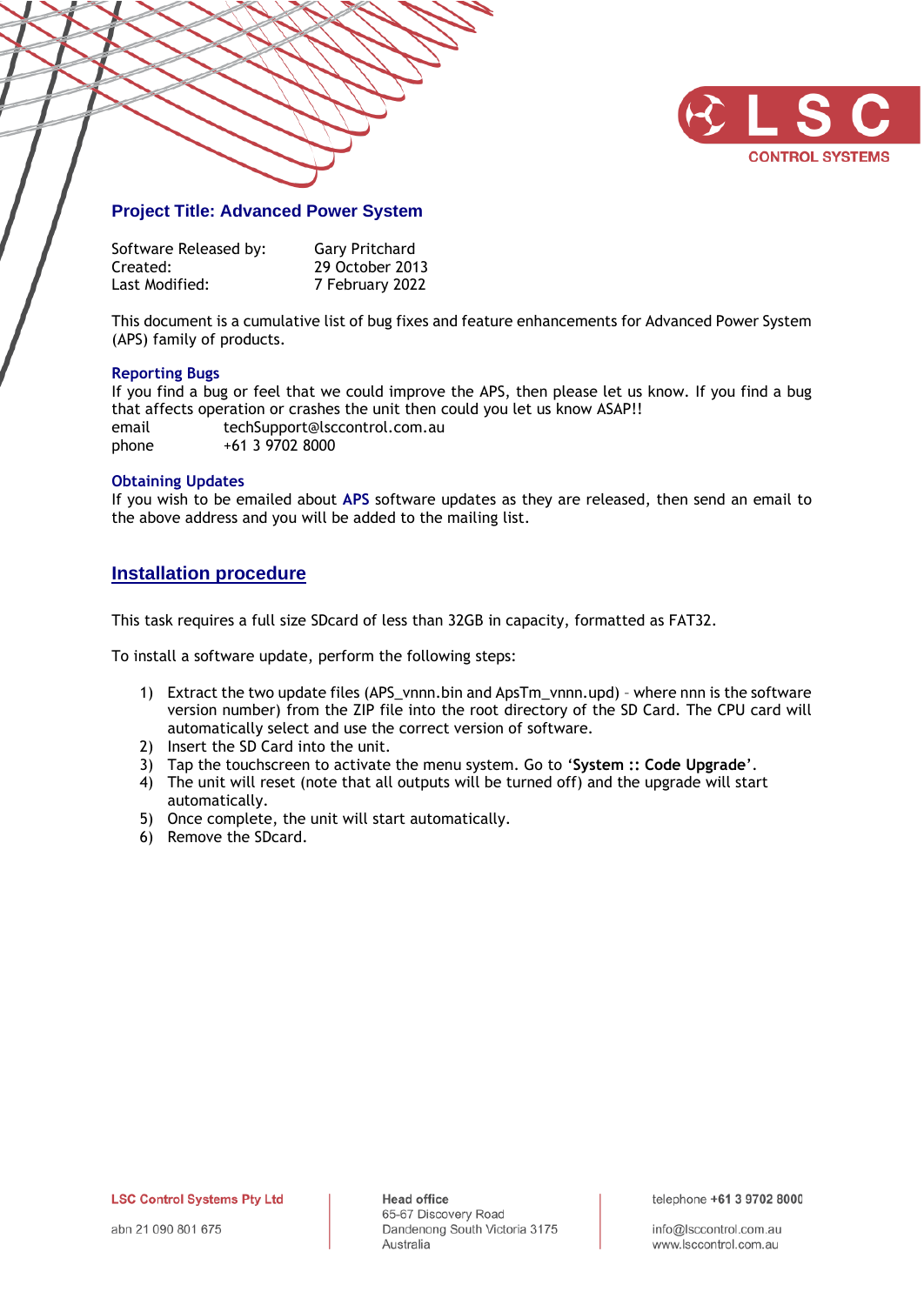# **Release: v4.01 Date: 3-December-2021**

### **Reason for the Release:** Unified Code, New Features and Bug Fixes.

### **Unified Code:**

Due to our policy of continual product improvements the APS now has a new CPU card based on the Ti family of microprocessors. The new CPU card requires different software to the original NXP based cards. This is the first version of APS software that is available for both CPU variants and has all software features and GUI updates implemented in both versions.

The unified code is based on our new v4 platform, hence the major version number jump from 3.xx to 4.xx

Some bug fixes apply to both CPU types and others are specific to one CPU type only, this is notated by the CPU type in brackets (eg. Ti + NXP).

### **New Features:**

- The unit now fully supports Houston  $X(Ti + NXP)$ .
- The new CPU card now supports firmware upgrades via Houston X (Ti).
- The access levels for the menu system have been overhauled. The User and Owner Login levels are now redundant and have therefore been removed from the Login screen (Ti + NXP).

### **Bug Fixes:**

- The cursor in the Owners Text entry screen did not change position correctly making it impossible to add text of more than one character (Ti).
- Importing a custom logo could cause the unit to reset (Ti).
- Once a minimum voltage was set, it was not possible to clear it in the Limits menu (Ti + NXP).
- The Sequential Start time displayed could contain a rounding error.
- e.g. Entering a time of 3.0 seconds would be displayed as 3.1 seconds (Ti + NXP).
- Some RDM commands were not working correctly (Ti).
- Large amounts of RDM data could be misinterpreted as the DMX source no longer being active, causing the APS to commence the shutdown procedure. The first action of the shutdown is to disconnect the DMX thru connector, thus disconnecting DMX from any downstream devices, causing them to momentarily lose DMX data (Ti).

### **Known Existing Problems:**

None.

### **Components:**

- ApsTm\_v4.01.upd (for Ti CPU cards)
- APS v4.01. img (for NXP CPU cards)

**LSC Control Systems Pty Ltd**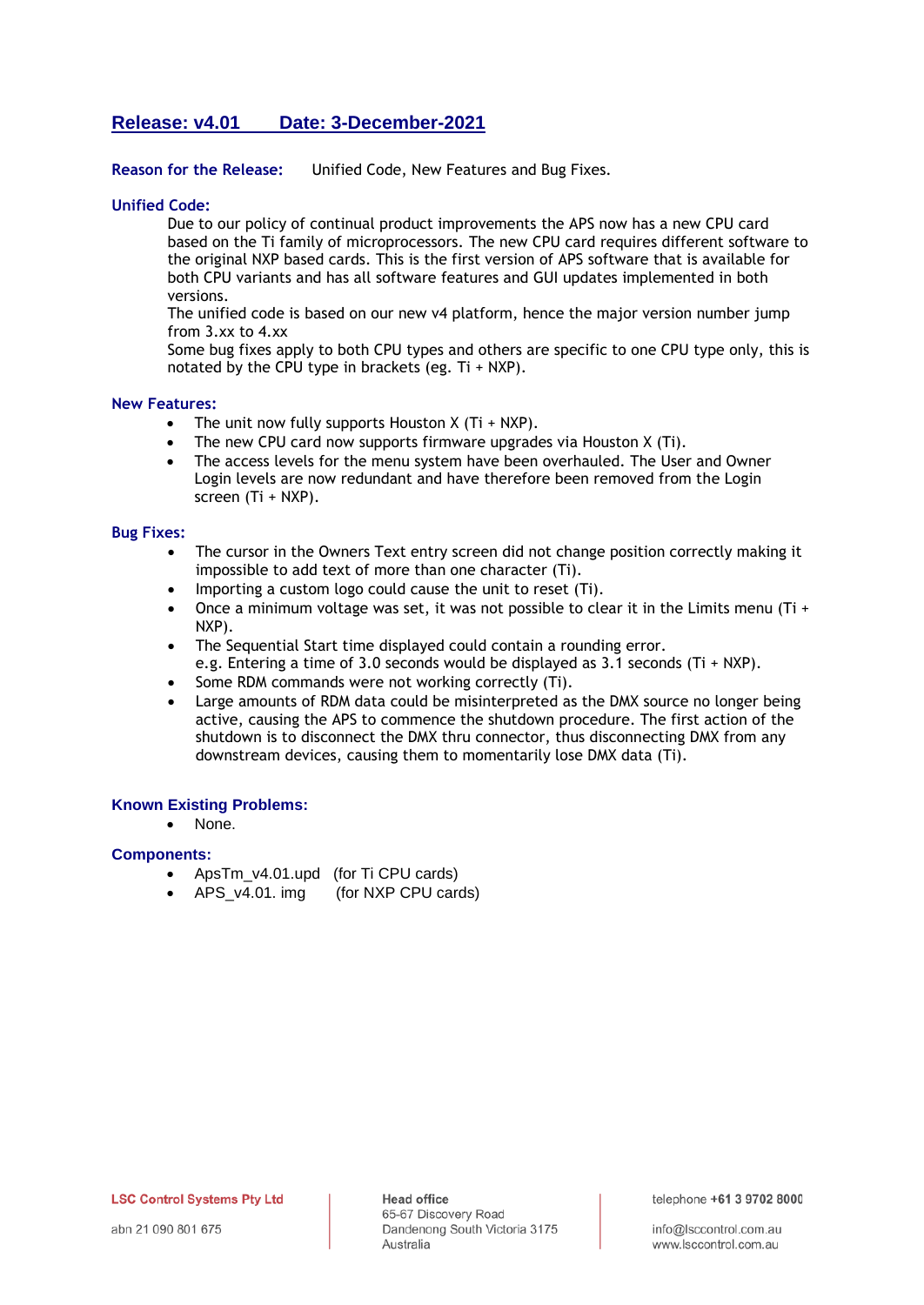# **Release: v4.00 Date: 14-May-2021** *(for Ti CPU cards only)*

**Reason for the Release:** First Public Release for Ti CPU cards. Note that the software release version has purposely been set to V4 to distinguish it from previous version of code meant for the older CPU card.

### **Known Existing Problems:**

• This version does not fully support HOUSTON X.

### **Components:**

• ApsTm\_v4.0.upd

**LSC Control Systems Pty Ltd** 

abn 21 090 801 675

**Head office** 65-67 Discovery Road Dandenong South Victoria 3175 Australia

telephone +61 3 9702 8000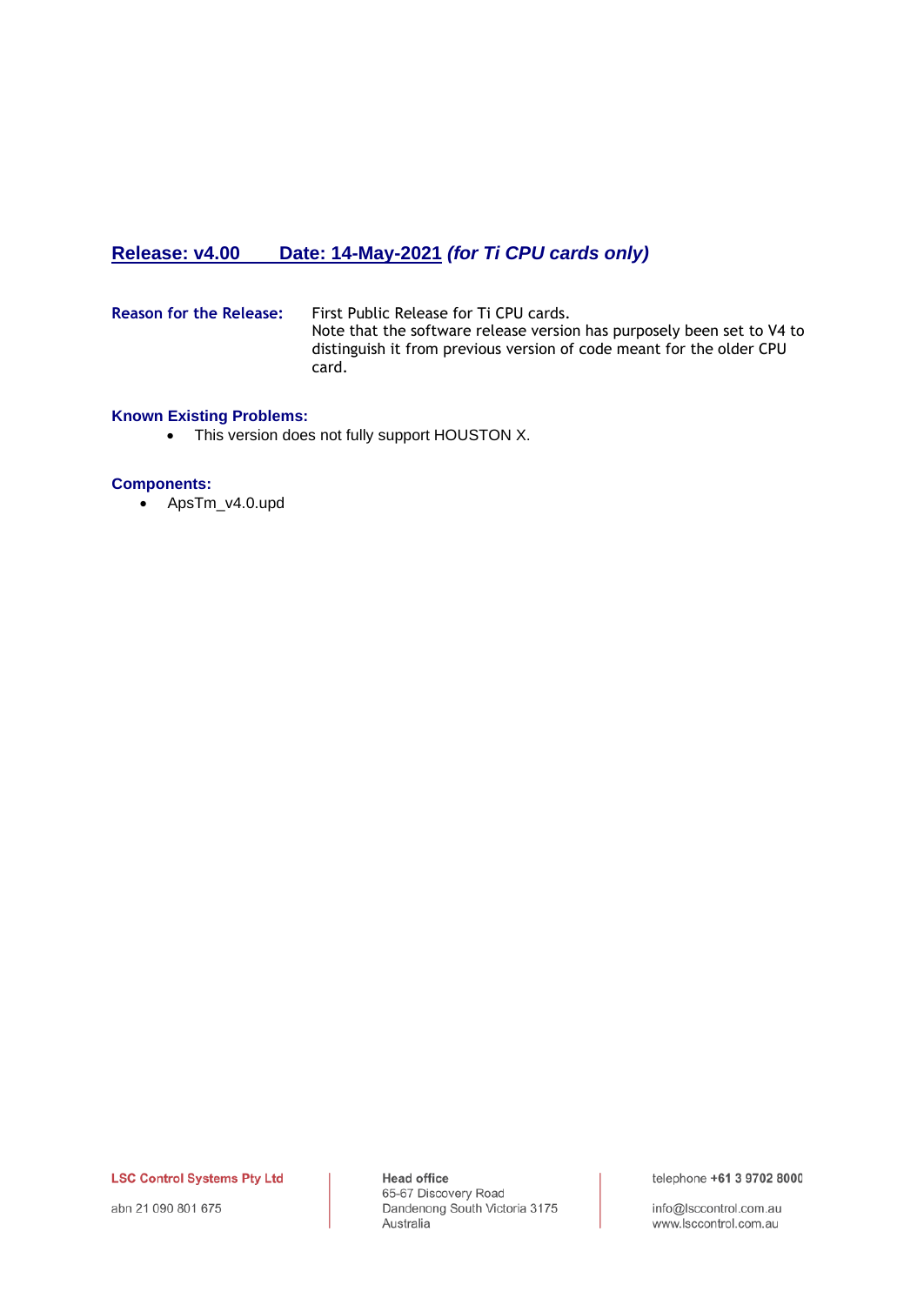# **All versions below are for NXP CPU only**

# **Release: v3.10 Date: 19-June-2020**

**Reason for the Release:** Enhancements and bug fixes.

### **Enhancements:**

- The fan is now controlled by total load on unit. Fans will go to full speed when the unit is fully loaded to 16A per channel for more than 60 seconds. Total Load is calculated once every second and the average taken over the last 60 seconds and then converted to a percentage of full load and this value is applied to the fans.
- RDM has been improved and enhanced to operate with HOUSTON X.
- Unit now powers up in Manual Mode by default.
- A user logo can now be uploaded to the APS, as per the GEN VI.
- The owners name security handling has been improved, to match that of the GEN VI

### **Bug Fixes:**

There were several issues with the 6 channel APS units. Some configuration menus showed outputs 1-12 instead of 1-6; DMX control of 6 channel units could leave a channel on when it should have been off; A few small screen layout issues were resolved.

# **Release: v3.02 Date: 1-August-2018**

### **Reason for the Release: B**ug fixes.

### **Bug Fixes:**

- Channels controlled by DMX turned on but didn't turn off.
- Although not a bug, the selection of LCD by touching the screen on power up has been removed.
- Further fixes to RDM messages.
- The touch screen may have locked up randomly and very rarely.
- The lock on an SD card was ignored  $(V2.0+)$
- Export of files didn't work  $(V3.0+)$
- Inserting or removing an SD card in the Import/Export menu would cause the outputs to glitch (V3.0+)
- Infinite loss time wasn't. It would take many hours but it would time out.
- The stagger start-up was irregular when very low Stagger times were used.
- When entering some values, no limit was set and with sufficient numbers it could cause the system to restart.
- If there was no high limit set on a phase, it was possible to set an invalid low limit.
- Setting DMX hold time could sometimes add extra seconds.

telephone +61 3 9702 8000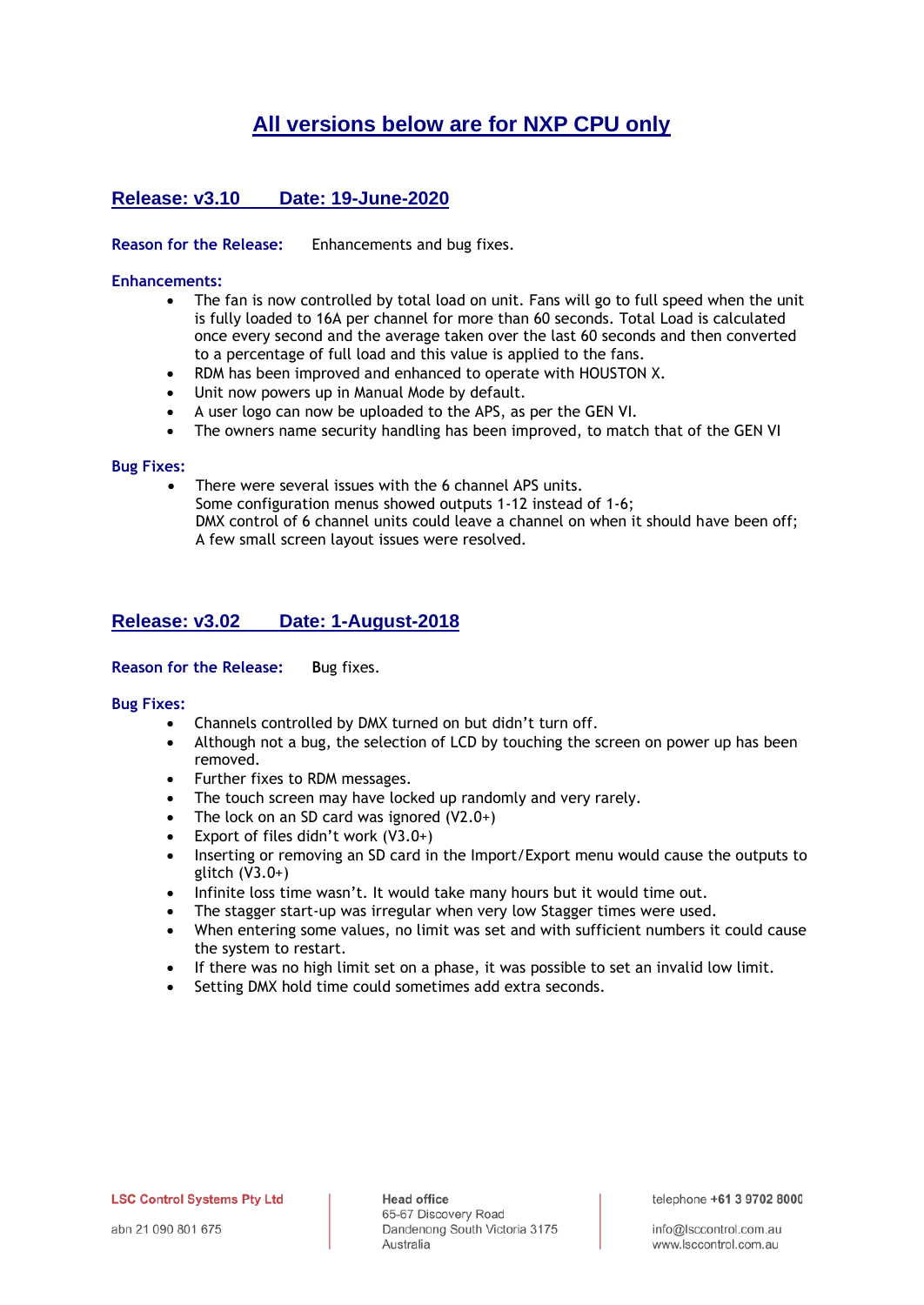# **Release: v3.01 Date: 28-May-2018**

**Reason for the Release: Bug fix.**

**Bug Fixes:**

The buzzer doesn't work in the final release of version 3.00. This is corrected here.

### **Release: v3.0 Date: 22-May-2018**

**Reason for the Release:** Improvements in switching, changes in control and bug fixes. **New Features:**

- The timing of circuit switching has been changed to further minimise inrush current.
- The minimum timeout for lost DMX or contact closures has been changed to include zero.
- When updating code, the SD card is first checked for a valid file and a button now allows the user to choose whether to update or not. Previously neither of these things was checked for.
- Channel OFF and channel ON functionality has been added. It is now possible to park a channel in either the OFF or ON state. All control of the channel is ignored except that any ON channels will still turn off if the supply volts are outside the set limits.

### **Bug Fixes:**

- On initialisation, some circuits may have come on randomly if there was no DMX present.
- On power up, it took some time before voltage limit checking occurred. This meant that it may be possible for some circuits to activate briefly before then turning off.
- If there was no SD card present when going into update, the system could white screen.
- Calibration data is now stored in E2PROM and not on the SD card. In very rare occasions if the SD card got corrupted the calibration would reset to the default values which may be inaccurate for any given device.
- If the system shutdown due to over-voltage, the fan turned off but never turned on again.
- Multiple Alarms on RDM could cause the unit to crash.
- Many RDM messages replied incorrectly (improved now that better testing tools are available).

**LSC Control Systems Pty Ltd** 

**Head office** 65-67 Discovery Road Dandenong South Victoria 3175 Australia

telephone +61 3 9702 8000